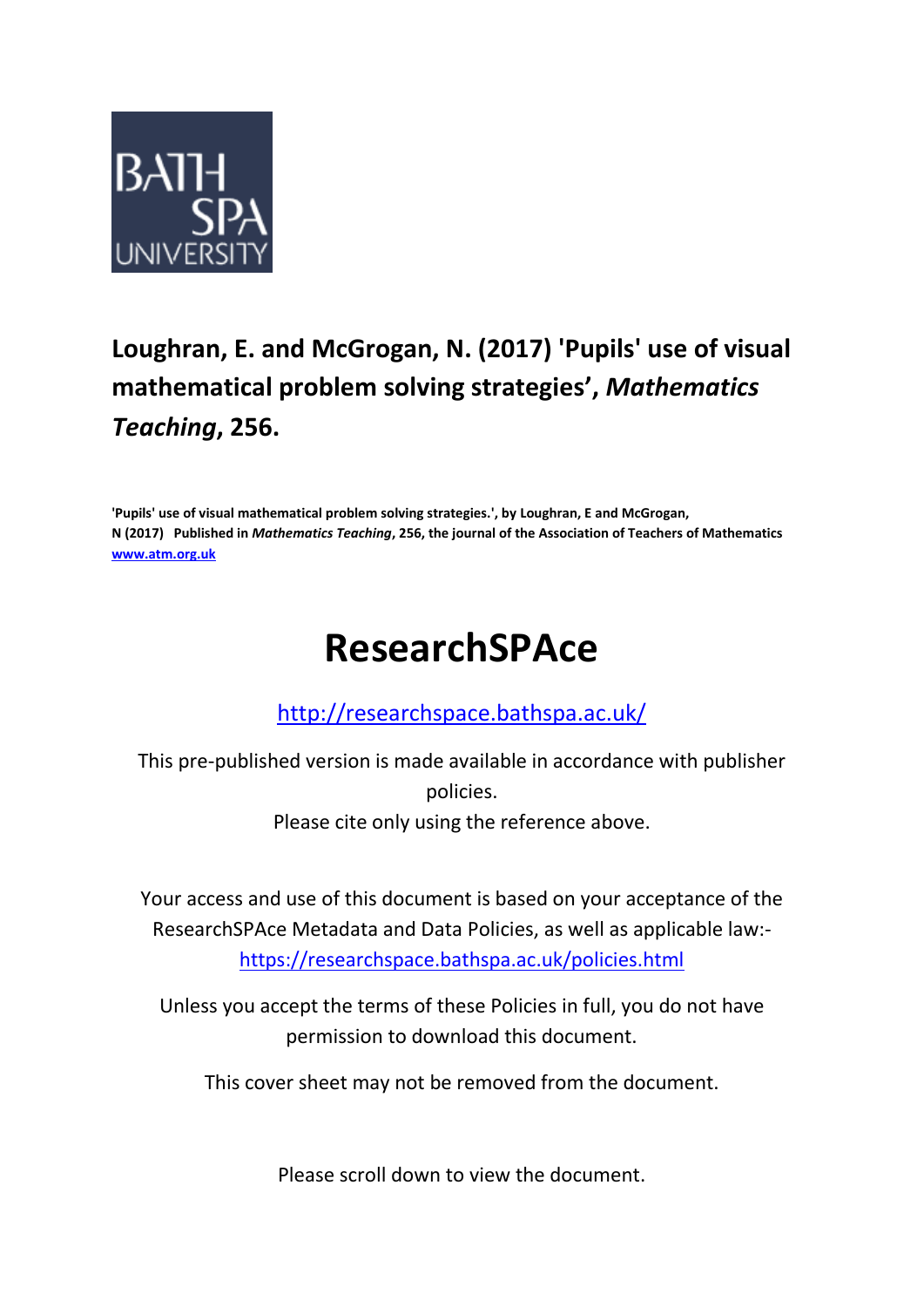### **Pupils' Use of Visual Mathematical Problem Solving Strategies**

Elizabeth Loughran and Niamh McGrogan reflecting on ways to encourage mathematical thinking and visualisation in Year 1 pupils.

Elizabeth Carruthers and her team at Redcliffe Early Years Centre have researched the importance of children's free graphics (Carruthers and Worthington, 2011). Their findings led them to become strong advocates of supporting children to work mathematically using their own graphics to represent their ideas and explain their thinking. We were keen to explore how the Y1 children used visualisation to understand and work through activities involving telling the time to the hour. The Year 1 class had been exposed to some formal mathematical methods, but were encouraged to explore and present problems in their own ways during carpet discussions. The aim was to find out whether the children would choose to present their ideas visually if provided with the opportunity and resources with which to do so.

The class were divided into three core groups of 5 or 6 children working alongside an adult: the trainee teacher, the teaching assistant, or a university tutor. The structure of the groups was designed to ensure a mix of friendship groups, genders, mathematical confidence, and knowledge of spoken English. Each group was provided with an investigation relating to hour times, an area of the curriculum that the class had considered on the previous day, ensuring that the children had 'a foundation of subject-specific competences' in order to access the learning (Carden and Cline, 2015). Each group had access to pencils, coloured pencils, analogue clocks and plain paper. During the introduction, the children were informed that there was no single correct way to respond to the questions, they could use any of the resources, they could draw, discuss, write or work in any way to help them and their team. They were advised to share and discuss their ideas with the others on their table, ask each other questions and respond to each other without asking permission.

The hour-long lesson was divided into three twenty minute sections. Initially, the groups were asked to work through their problem together: the adult was an active participant in supporting their group to explore the problem, initially helping the children to read the scenario and then asking questions where necessary to prompt children to pursue their own and each other's lines of enquiry. During the following two sections the groups were mixed, with two children from the initial group remaining to introduce their investigation to the new children from the other two groups and to assume a facilitator role. The adult's role during the second and third sessions was to become a known and supportive observer, supporting facilitators in prompting their teams for contributions, and making notes.

#### **Lemme the Ladybird**



This investigation is based around a ladybird that travels around on the hand of an analogue clock. At various points he wakes up and looks at the other hand to establish the number nearest to him.

Initially the children discussed the question and drew ladybirds and analogue clocks on the large sheet of paper. For example, one child drew a ladybird with a rounded arrow, which represented the ladybird turning to look around. Many of the children drew circular clocks, numbered from 1 to 12, with 2 hands similar to the clocks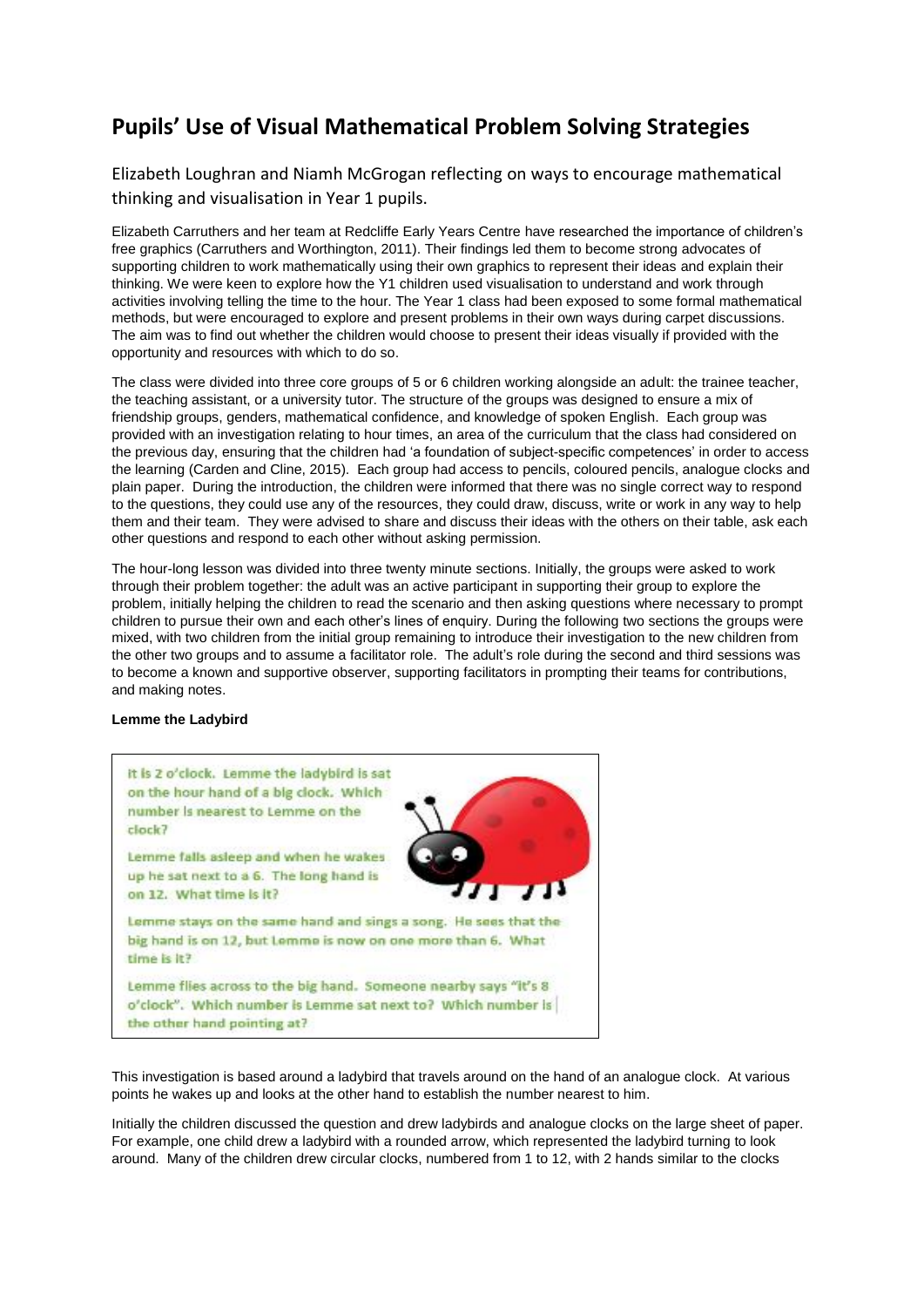used during the previous lesson. Four of the children drew a representation of the ladybird on one of the hands showing they were visualising the written problem.

In the second session, the facilitators from the core group instructed all of the children to pick up a clock and 'make two o'clock'. Fewer images were drawn during this session, perhaps because the plastic clocks replaced their need to draw their own representation. The facilitators in the final session were observed to be 'very quiet' and the children mostly worked independently using clocks to find their answers. They occasionally looked at the work of those next to them, without speaking.

The first of Pennant's (2014) four stages of problem solving is gaining an understanding of what is being asked, which could include drawing or acting out the problem. This seems to have been evident in this group, as they discussed the meaning of the question and drew images of key aspects. Saundry and Nicol (2006) noted that some children 'processed the mathematics through the act of drawing the "story" or problem situation', which may have been the intention of the child who drew the ladybird with the rounded arrow. The arrow seems to suggest an awareness that the task is to establish what the ladybird would be able to see when it moved in a cyclical motion. This could be an interesting example of a child trying to work out what can be perceived from a spatial position other than their own. There was a lack of discussion of the children's intentions at the time, so their specific reasoning was unclear, something we need to consider in future. Some of the children may have drawn pictures to represent their solution, whilst others may have been representing the problem, or using it to find a solution. Further exploration of the children's views of the purpose of their pictorial representations should provide us with further insights into their problem solving processes.

#### **Buses**



This group explored the frequency of buses that could travel during a given period if they left on the hour every two hours. The investigation was developed to encourage the children to think about intervals of time, which is an important, but sometimes difficult, concept for children to understand. The investigation was designed to encourage the children to combine their knowledge of time with their ability to count in twos, merging different aspects of their existing mathematical knowledge and potentially prompting some children to record their thinking to help them understand how the two aspects could work together.

The question provided the children with some specific information, such as "the first bus leaves at 1 o'clock", which they all read and seemed to understand since they used this time to work out the times of the subsequent buses. However, they then appeared to forget about the initial time, perhaps because it was given to them rather than being worked out, and they counted one fewer buses in a day (5 buses).

A facilitator in the second group, advised the children to 'go up in twos', sharing her tested method with the group. Her instruction prompted the children to start counting in twos and they reached a shared solution, which was the six buses we had been expecting. Several children wrote '6 buses', next to their jottings. However, it would seem that the facilitators then read their original solution to the group as well since several children wrote their own finding '6 buses' and then wrote 'There are 5 buses', suggesting they were then recording their facilitator's phrase.

The children working on this investigation were largely focused on the final solution. This made the investigation interesting because the core group's oversight meant they miscalculated the number of buses. As such, the child facilitators who led the subsequent two sessions were equipped with a mistaken understanding of the solution. Interestingly, the children in session two did not question the difference between the answer they had found when following the method and the answer their facilitator had given them. This would indicate the need for children to acquire skills in questioning mathematically and to search, and insist upon, evidence to support outcomes. This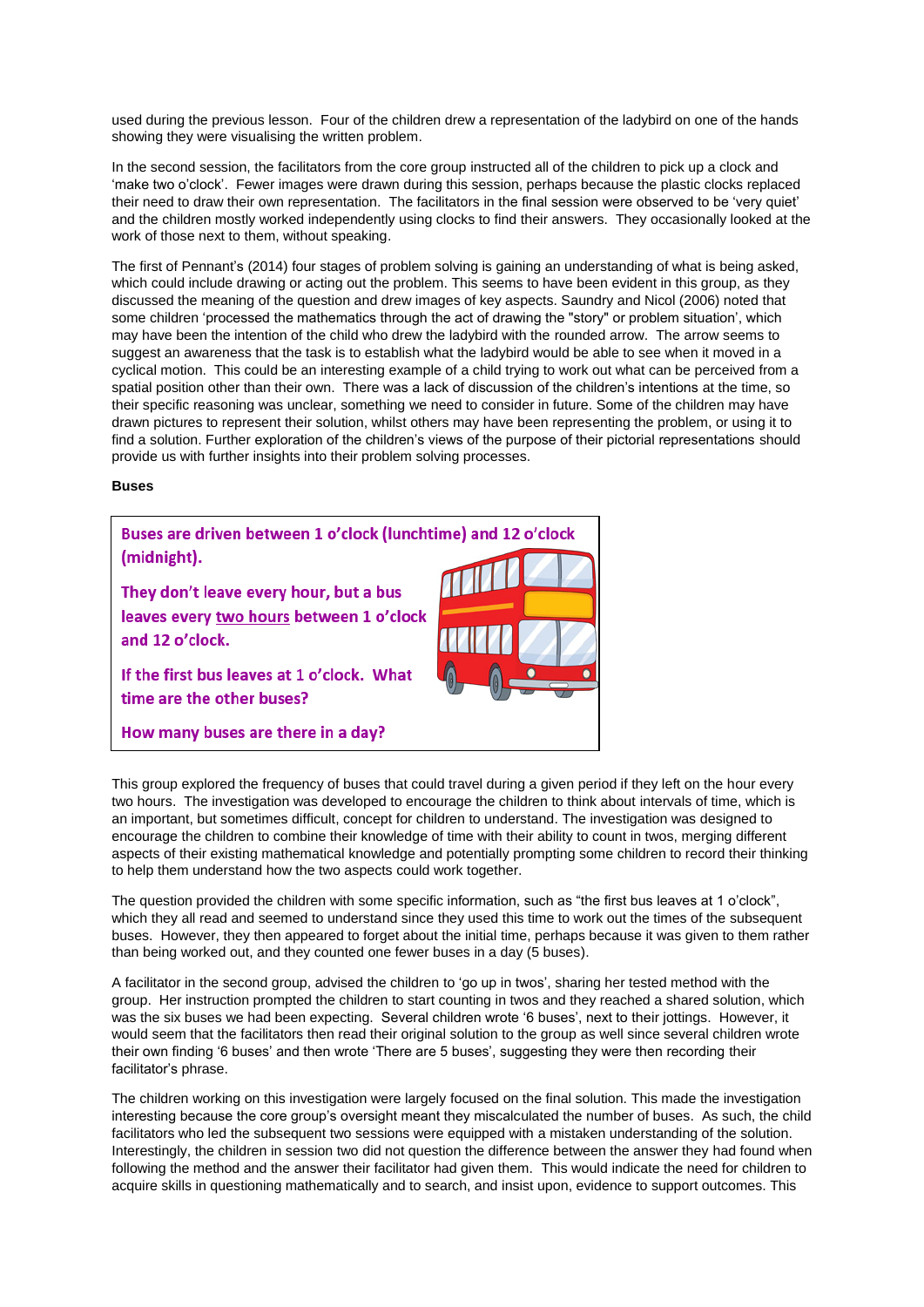would support the development of mathematical inquiry and a greater importance being placed on process rather than outcome. The facilitator in the second group did indicate some significance being given to the route to the answer, since she advised her group to 'count in twos', which enabled them to find and record their own solutions.

The lack of drawing of the problem solving process by the children may have been because the children were given the solution and therefore did not feel they needed to draw to help work it out. Saundry and Nicols (2006) point to a limitation in the teaching of primary maths that can lead to a focus on the solution as the end-product rather than the emphasis being placed on understanding methods and the problem solving process. The significance to teachers is clear – an emphasis on outcomes rather than processes can lead to misconceptions and reduced mathematical questioning and reasoning.

#### **A School Timetable**



This investigation was based on a school timetable, where the children matched the times with the subject and answered questions relating to the order of the lessons. The group had used relevant skills and pieces of knowledge in class, but as with the Buses investigation this activity combined existing knowledge and was intended to prompt children to record ideas to combine their knowledge. The group largely recorded their responses on individual sheets of paper. Most started by recording key times or sentences copied from the question, which may reflect an attempt to understand the nature of the question and understand the 'story' they were given.

All the children then drew two columns. It could not be determined which child chose this layout first, but it was clear that children on the table were watching each other and all copied. The information that the children chose to record in their two columns varied, some put times first, others put subjects first, and others did not have a clear distinction between the content of their columns. This group included two children with limited spoken English who focused on visual cues: one pointed to the image of the violin and the other made the time drawn on the sheet on her clock.

The facilitators in the subsequent sessions used different approaches when addressing their peers. One child made 9 o'clock on his clock, showed it to everyone and said 'art' to convey the answer. The second facilitator in the second session focused on the layout of the children's work. He explained that 'you need to do some boxes and the times and the answers'. The second child looked at one child's answer and said 'right', then at another and said to the observer: 'she needs to swap arms'.

In the third session, one of the facilitators handed out the clocks, whilst the other provided instructions: 'draw 2 squares, then show me your paper'. One of the 'students' in this group, repeated the statement 'there are 4 lessons in a day', perhaps trying to make sense of the question before deciding upon his preferred approach, but he received no response. It was interesting that several of the children recorded digital times and two recorded 'pm' in their columns, since neither of these conventions had been taught in school. This suggests the children had associated the time problems with prior knowledge taken from outside of the classroom, perhaps learnt from discussions with their friends and families or exposure to digital technology. This supports the view of Carden and Cline (2015) that children's prior knowledge is essential when they are problem solving, but reinforces the